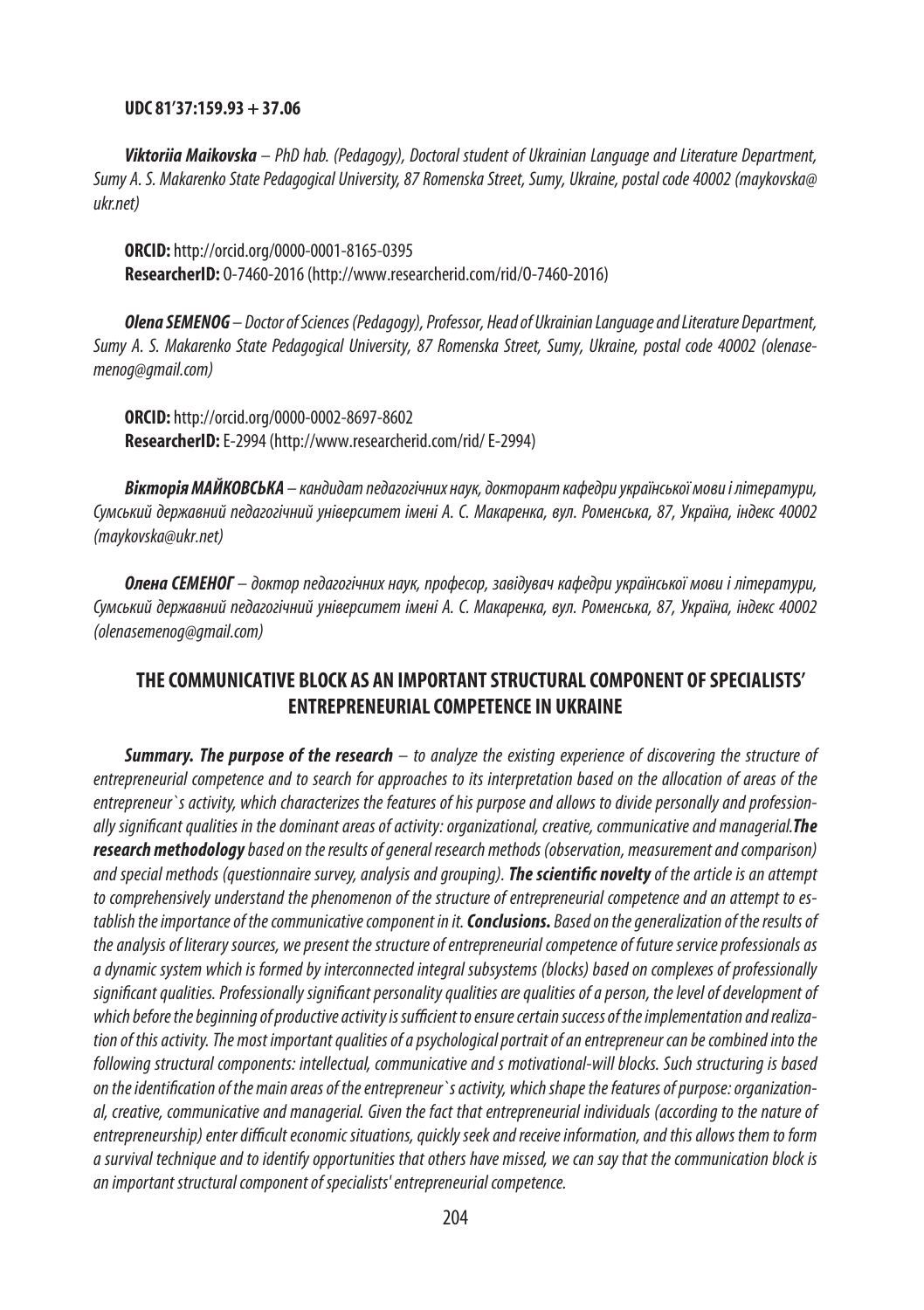*Key words: entrepreneur, entrepreneurship, entrepreneurial competence, professionally significant qualities, business qualities, communicativeness, sociability.*

# **КОМУНІКАТИВНИЙ БЛОК ЯК ВАЖЛИВИЙ СТРУКТУРНИЙ КОМПОНЕНТ ПІДПРИЄМНИЦЬКОЇ КОМПЕТЕНТНОСТІ ФАХІВЦІВ В УКРАЇНІ**

*Анотація. Мета дослідження – проаналізувати наявний досвід розкриття структури підприємницької компетентності та здійснити пошук підходів до її інтерпретації на основі виділення сфер діяльності підприємця, що характеризує особливості його цільових установок і дозволяє розподілити особистісно та професійно значущі якості за домінуючими напрямками діяльності: організаційна, творча, комунікативна й управлінська. Методологія дослідження спирається на результати загальнонаукових методів дослідження (спостереження, вимірювання і порівняння) та спеціальні методи дослідження (анкетне обстеження, аналіз і групування). Наукова новизна статті полягає у спробі цілісного осмислення феномену структури підприємницької компетентності та встановленні значущості комунікативної складової в ній. Висновки. На основі узагальнення результатів аналізу літературних джерел структуру підприємницької компетентності майбутніх фахівців сфери обслуговування презентуємо як динамічну систему, утворену взаємопов'язаними цілісними підсистемами (блоками) на основі комплексів професійно значущих якостей. Професійно значущими є такі якості особистості, рівень розвитку яких до початку продуктивної діяльності є достатнім для забезпечення певної успішності виконання й реалізації цієї діяльності. Найважливіші якості психологічного портрета підприємця можна об'єднати в такі структурні компоненти: інтелектуальний, комунікативний і мотиваційно-вольовий блоки. Така структуризація ґрунтується навиділенні основних сфер діяльності підприємця, що формують особливості його цільових установок: організаційна, творча, комунікативна й управлінська. Беручи до уваги той факт, що підприємницькі індивідууми за самою природою підприємництва вступають у складні економічні ситуації, швидко шукають і отримують інформацію, і це дозволяє їм формувати техніку виживання й виявляти можливості, які інші пропустили, можемо стверджувати, що комунікативний блок є надважливим структурним компонентом підприємницької компетентності фахівців.*

*Ключові слова:підприємець, підприємництво, підприємницька компетентність, професійно значущі якості, ділові якості, комунікативність, комунікабельність.*

**Problem statement**. The problem of the structure of the entrepreneur' personality for scientists has been urgent since the 18 century – the first studies belong to A. Smith (Smith,1962,p. 13). In the future, the structure of the entrepreneur' personality in the historical and cultural plane was in the focus of J. - B. Sey, whose subjects of scientific exploration were professionally significant qualities of business entities. In the second half of the twentieth century, Austrian economists L. von Mises and F. Hayek, based on a deep analysis of the culture of market relations, identified several of individual and personality traits that are important for entrepreneurial activity. Continuing the ideas of J. Schumpeter and J. - B. Sey, they considered entrepreneurship as a common human behaviour aimed at finding the latest economic opportunities for self-realization. Studying the scientific achievements of researchers in the post-Soviet space shows that there is increased attention to the social aspects of the phenomenon of entrepreneurship. According to scientific sources, the thesis is that entrepreneurship aims not only at the desire to maximize income but also at maintaining and expanding the satisfaction of the people engaged in it.

Taking into account the multidimensional of the above mentioned phenomenon and new approaches that consider it's as a type of personality behaviour and the kind of human activity, let`s refer to the problem of research of the structure of entrepreneurial competence as relevant and timely.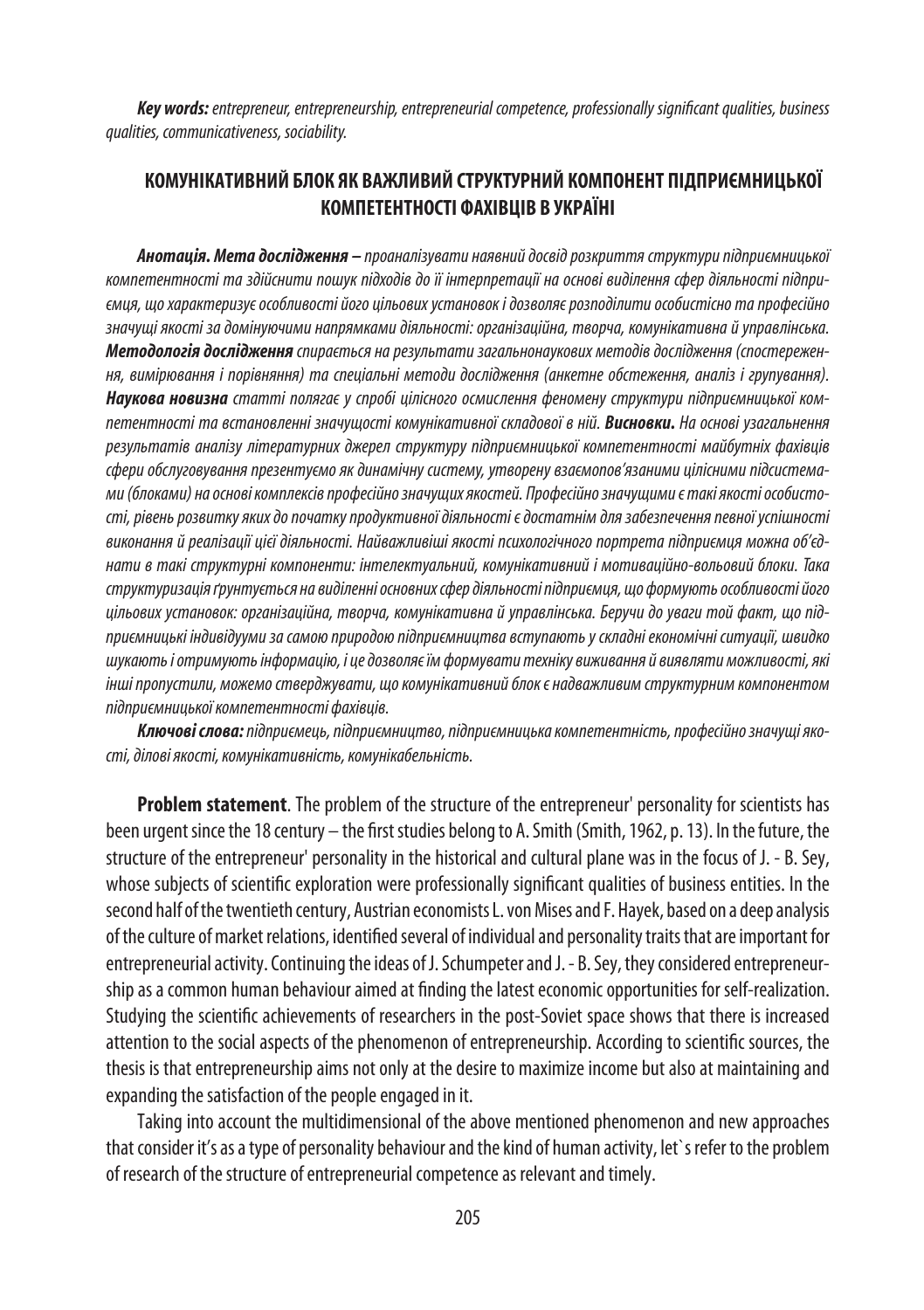**The analysis of sources and recent researches**. The author's vision of the problem is based on the interpretation of the results of the scientific works of V. Kosinova, O. Sulaeva, Z. Varnalii and V. Sizonenko, who distinguish in the structure of competence: attitude, conviction, knowledge, ability, skills. And also we have researched D. Meshcheryakov work, who (in this context) focuses on abilities, knowledge, experience. The works of A. Batarshev, A. Busigin, A. Karpov, L. Kotogov, V. Novikov, T. Obukhova, A. Smirnov, M. Tutushkin, R. Macho, D. Ray, M. Moltz, U. James, etc. represent the results of scientific searches, the main purpose of which was to identify and to characterize entrepreneurial qualities. N. Masiuk, T. Konyukhova, V. Chechko identified in the structure of entrepreneurial competence such qualities as information, communication, design competencies and professionally significant. Y. Masleshova and Y. Bilova emphasize the expediency of distinguishing such components of competence as motivational-targeted, substantive and regulatory.

Based on the generalization of above-mentioned researches, we present the structure of entrepreneurial competence of future service professionals as a dynamic system created by interconnected integral subsystems (blocks) based on complexes of professionally significant qualities. Despite the fact that the structure of competence is the subject of scientific research of many national and foreign scientists, the results of the review of the literary source make it possible to conclude that the personal and professionally significant qualities defined in it are insufficiently studied and structured, and grouping of these qualities on different grounds into sub-systems within competencies is not substantiated.

**The publication's purpose** – to analyze the existing experience of discovering the structure of entrepreneurial competence and to search for approaches to its interpretation based on the allocation of areas of the entrepreneur`s activity, which allows to divide personally and professionally significant qualities in the dominant areas of activity: organizational, creative, communicative and managerial.

**Statement of the basic material**. In determining the structural components of the entrepreneurial competence of future professionals in the service sector, we take as a basis the understanding of the structure as a set of interconnected and interplaced components of the whole in the presence of internal stable relationships between them, which ensure the preservation of the basic properties of the object under different external and internal influences, as well as the ideas of scientists about the multifunctionality of competence (Sokhan, 2003, p.67). This general determination gives the possibility to distinguish in the general structure of any kind of competence the components that ensure the effectiveness of the activity of specialists in the service sector. The complexity and inconsistency of establishing a structure of specifically entrepreneurial competence in the research of scholars in the post-Soviet space is a consequence of the lack of researches of the business relations culture. In particular, business qualities are understood as a set of creative, performing and organizational qualities, through which a person optimally self-fulfils in work, namely: creative approach to the case, initiative, diligence, accuracy, integrity, capacity, efficiency, responsibility, communicativeness (Fukson, 1994, p.54).

Another problem is the view of scientists from countries where entrepreneurship has always been a natural component of the economy. Thus, D. Ray, by the results of his own research in identifying the characteristic features of prominent USA entrepreneurs, identified self-control, self-confidence, urgency, competence, realism, conceptual thinking, desire for prestige, sociability and emotional stability (Rye, 1994, p.105).

Summarizing the researchers work created in different socio-economic conditions, allows to combine the most important qualities of the entrepreneur` psychological portrait in the following structural components: intellectual block (competence, combinatorial gift, developed imagination, ability to fantasize, developed intuition, perspective thinking); communication block (talent of coordinator of employees efforts, ability and willingness to socially-loyal communication with other people, ability to go «against the flow»);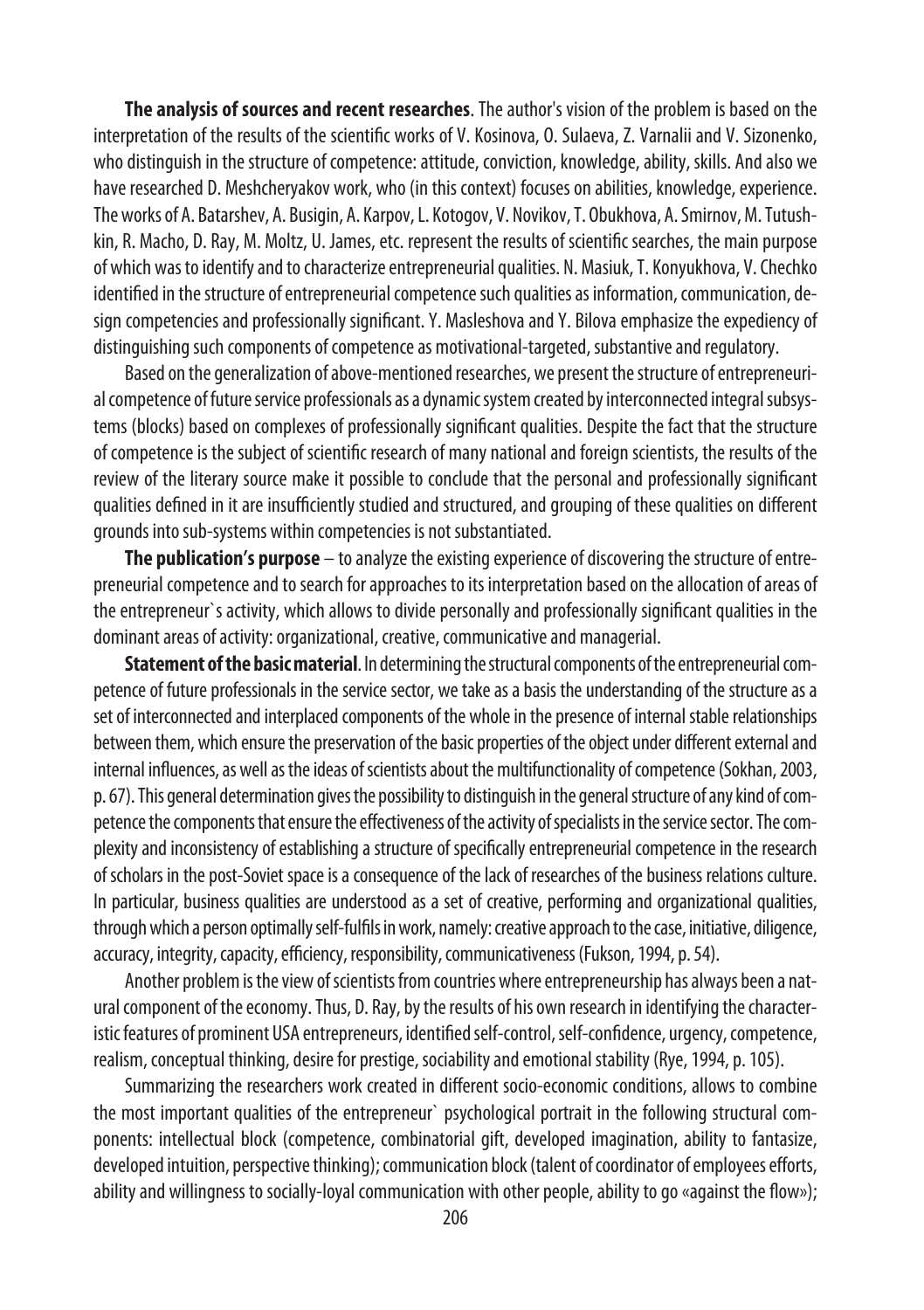motivational-volitional block (the tendency to risk, the desire to fight and win, the need for self-actualization and recognition, the predominance of the achievement motive over the avoiding failure motive). It should be noted that these qualities can be distinguished as professionally important since the level of their development before the beginning of productive activity is sufficient to ensure a certain success of the implementation and realization of this activity (Shadrikov, 1982, p.23).

Other researchers believe that the quality of the activity, its success and the level of goals achievement depend on the ability (person` individual-psychological characteristic), which is a condition for the successful performance of the productive activity by a human (Petrovsky, 1998, p. 366-367). Concerning specifically entrepreneurial abilities, V. Bykov and A. Borisov distinguish nine stages of the process of their formation: 1) awareness and idea formation; 2) creating your own intention; 3) turning the intention into the project; 4) turning the project into a specific program for its implementation; 5) drawing up an organizational plan for project implementation; 6) drawing up a business plan; 7) examination of the business plan; 8) project implementation; 9) analysis of project development results (Bykov, 2000, p.11).

At least five of the nine above mentioned steps are related to community communication processes. The results of the poll of Poltava, Chernigov and Kharkov region students are interesting: 17,46% of them identify entrepreneurial competence with communicativeness; 20,63% believe that pushfulness (enterprise) as a key competence is needed by modern people for building effective communication in society and business; 26,98% consider the communication block to be very important in the entrepreneurial competence structure. For comparison: 24,59% of students of Kharkov Trade and Economic Institute of KNTEU consider the communication block to be the most essential in the structure of entrepreneurial competence of a specialist.

Having considered the papers of national and foreign scientists, we conclude that the qualities that determine entrepreneurial behaviour have no clear systematization nowadays. Thus, the identification of the main areas of an entrepreneur activity, which shape the features of his target settings, allows us to distribute entrepreneurial qualities according to the dominant areas of activity: organizational, creative, communicative and managerial. Taking into account the purpose and objectives of the study, let us consider in more detail the qualities that ensure the entrepreneur's ability to communicate effectively because the communication process – it is not only the movement of information but also its active exchange.

Based on the widespread approach in science (B. Ananiev, L. Bozhovich, L. Vygotskyetc.), which defines three basic spheres in the structure of personality (cognitive, affective and behavioural), we distinguish in the structure of entrepreneurial competence the communicativeness as an element of its value-motivational component. A. Katkova interprets communicativeness as the ability of the individual to adapt to the conditions of the new social environment (Katkova, 2002, p. 114).

The individual's ability to communicate is conditioned by communicability – the ability to communicate freely; to adapt in a certain social and psychological environment; to display of empathy. Communicability is considered by O. Charushina as a basis for initiative formation (a creative component in the structure of entrepreneurial competence) and organizational qualities (activity component). According to the researcher, about 60% of the students she surveyed believe that communicability as a personality trait makes a person goal-oriented and enterprising (Charushina, 2006, p.25).

T. Bedareva emphasizes that the most important qualities (in the structure of entrepreneurial competence) are the skills of speaking activities, the ability to speak in public, to be fluent in the rhetoric and culture of speech, propaganda and journalism skills, the ability to formulate their own thoughts in oral and written form correctly and logically, discussion skills (Bedareva, 2002, p.62).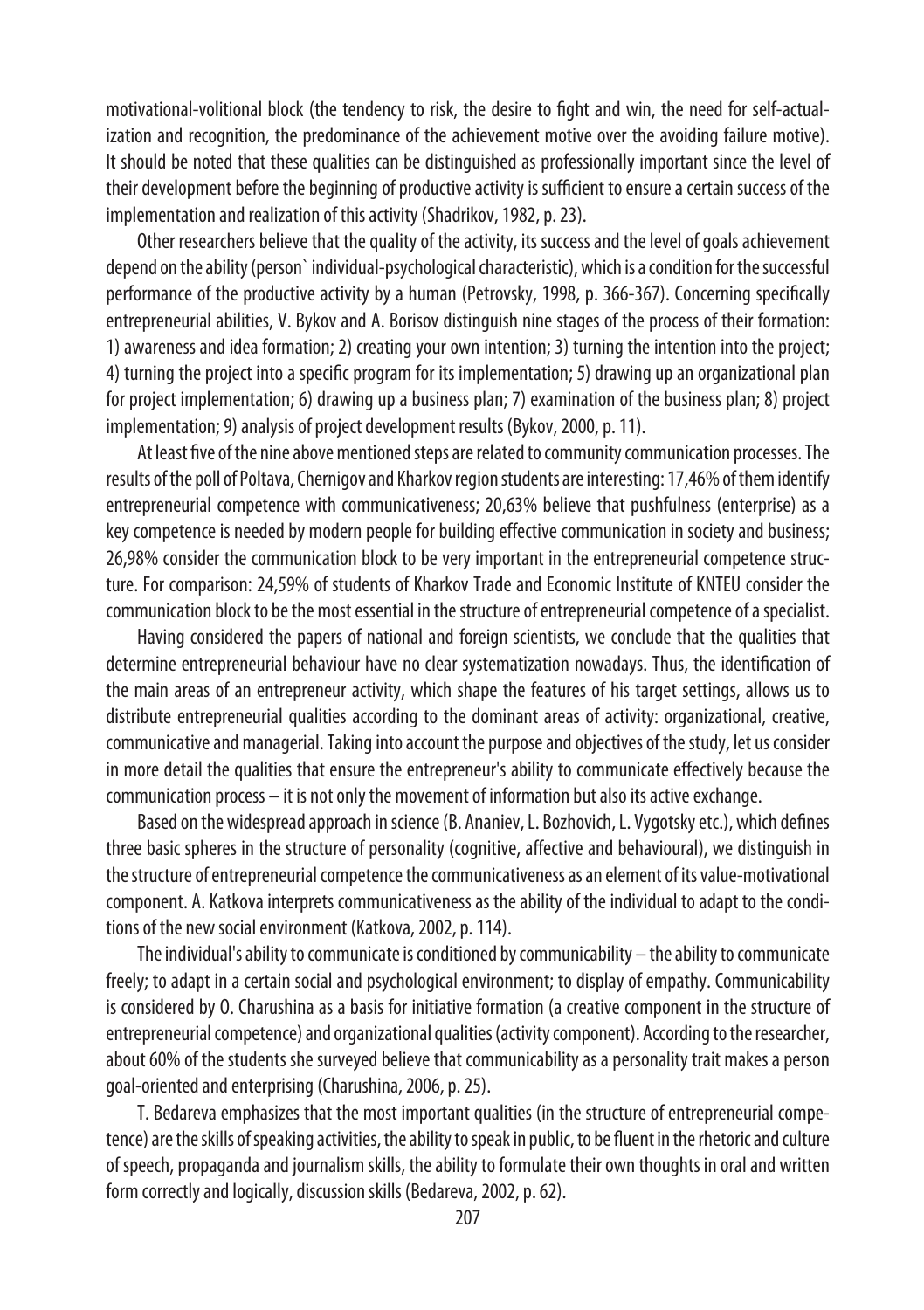Significant role in business communication is played by the element of contact as the ability to begin acquaintance, to maintain a conversation, to find the right form of address to another person, to cause people's affection to yourself, to listen, to understand and to persuade them, to see yourself «from the outside» and to look at the conflict situation through the eyes of the interlocutor. It involves the skills of right gesture, the appropriateness, and richness of facial expressions, expressiveness of intonations. The entrepreneurial ethics is an important component of communicative activity because it regulates internal corporate relations and relationships within a single economic space. The moral factor is significant in the organizing of the teamwork: people's relationships are based on mutual respect, mutual assistance and attention to the individual.

Therefore, the considered qualities ensure the establishment of effective business communication and the implementation of projects conceived by entrepreneurial.

**Conclusions**. Summarizing above mentioned ideas, we note that M. Ron (in his research) emphasized that entrepreneurial individuals by the nature of entrepreneurship enter the difficult economic situations, quickly seeking and receiving information and that allows them to create survival techniques and to identify opportunities that others have missed (Ron, 2006, p.5). Agreeing with him, based on the study results we conclude that the communication block is an essential structural component of the entrepreneurial competence of specialists.

Of course, it is impossible to cover all aspects of the described problem. We link further scientific research with the development of a detailed structure of the specialist' entrepreneurial competence.

### **СПИСОК ВИКОРИСТАНИХ ДЖЕРЕЛ І ЛІТЕРАТУРИ**

**Бедарева, Т. Л.** (2002). *Организационно-педагогические условия формирования профессиональной направленности у будущих регионоведов: на примере подготовки востоковедов*: (дис. … канд. пед. наук: 13.00.08 – Теория и методика профессионального образования). Чита, 295с.

**Быков, В. В.** (2000). *Основы проектирования собственного дела: Учебно-методическое пособие для начинающих предпринимателей*(2-е изд.)*.* Москва: ИВЦ «Маркетинг», 55с.

**Каткова, О. В.** (2002). *Дидактические основы моделирования учебного курса «Основы предпринимательской деятельности» при подготовке учителя по специальности «Технология и предпринимательство»*: (дис. ... канд. пед. наук:13.00.08 – Теория и методика профессионального образования). Н. Новгород, 203с.

**Петровский, А. В.** (отв. ред.). (1998). *Краткий психологический словарь* (2-е изд.). Ростов н/Д: Изд-во «Феникс», 512с.

**Смит, А. (1962).** *Исследование о природе и причинах богатства народов*. Москва: Социально-экономическая литература, 654 с.

**Сохань, Л. В.** (відп. ред.). (2003). *Життєва компетентність особистості: Науково-методичний посібник*. Київ: Богдана, 520 с.

**Фуксон, Л. М.** (1994). *Развитие деловых качеств у старшеклассников в условиях свободной экономической зоны*: (дис. ... канд. пед. наук: 13.00.02 – Теория и методика обучения и воспитания). Москва, 185с.

**Чарушина, Е. И.** (2006). *Формирование предприимчивости у старшеклассников в условиях социально-экономического профиля обучения:*( дис. ... канд. пед. наук: 13.00.02 – Теория и методика обучения и воспитания (социальное воспитание в общеобразовательной и высшей школе). Кострома, 162 с.

**Шадриков, В. Д.** (1982). Проблемы профессиональных способностей *Психологический журнал,* 5, С.13-26.

**Ron, M.** (2006). *Agents of Change and Policies of Scale. A policy study of Entrepreneurship and Enterprise in Education: monograph, language: English, with summary in Swedish.* Sweden: Umea,226p.

**Rye, D.E.** (1994). *How to Start and Operate a Successful Business.* Holbrook: Adams MediaCorporation, 295 p.